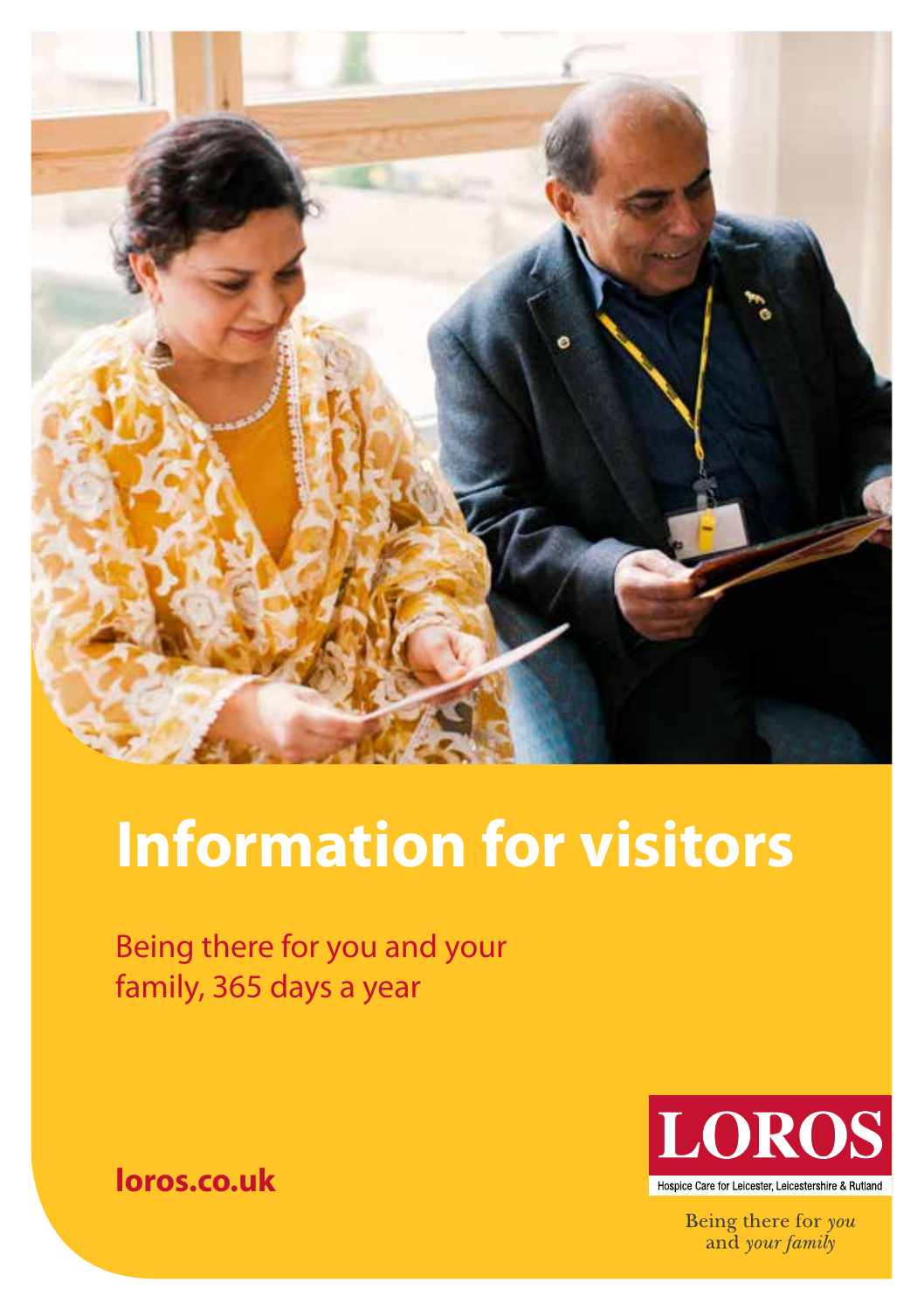## **Welcome to LOROS Information for visitors**

#### **Visiting times**

It is important to us that all patients are comfortable and happy with visiting arrangements.

LOROS generally welcomes visitors at any time. In practice, however, most visitors come between 10am and 10pm. Outside of these hours we ask that only close family members visit.

All visitors will be asked to sign in at main reception and to use the hand gel provided. New visitors will be escorted to the ward by a volunteer and will be asked to wait in the social area while they check the patient is able to accept visitors.

Sometimes patients may need to limit their visitors, especially when very tired – rest can be very important. Please do not be disappointed if this happens.

We acknowledge and respect that in many communities and cultures it is customary for extended families and friends to visit the sick and dying. Where a large group of people (who



aren't immediate family) would like to visit at the same time, this should be agreed in advance with a member of staff so that arrangements can be made to reduce any effect on other patients.

As a visitor to the ward, please ensure you wash your hands on entering and leaving this area to reduce the risk of infection to patients and visitors.

If you have experienced vomiting, diarrhoea or flu symptoms within the previous 48 hours, please do not visit.

All visitors and relatives must sign in and out at main reception.

Any accident or incident should be reported to the nurse-in-charge or main reception. If you feel unwell at any time, please ask to see a first aider.

For your own safety, and for our staff's, LOROS operates CCTV with recording capabilities.

The fire alarm is tested every Tuesday at 10.30am. Please be aware that when the fire alarm sounds any open fire doors will automatically shut.

If the fire alarm sounds at any other time and you are on the ward, please follow the instructions given to you by the nurse in charge.

If you are in any other areas of the Hospice such as reception, social area or chapel and the fire alarm sounds be it a continuous or intermittent sound, you must evacuate the building via the nearest safe fire exit and proceed to the designed fire assembly point in the visitors car park at the front of the site.

Please follow all instructions given by the fire service or fire marshal at LOROS. Do not stop to collect personal belongings.

For their own safety, children must have adult supervision at all times. LOROS has a pond located to the side of the main reception.

A dedicated smoking area for visitors is situated to the side of the Hospice next to the rear car park. Please refrain from smoking in any other area around the hospice grounds.

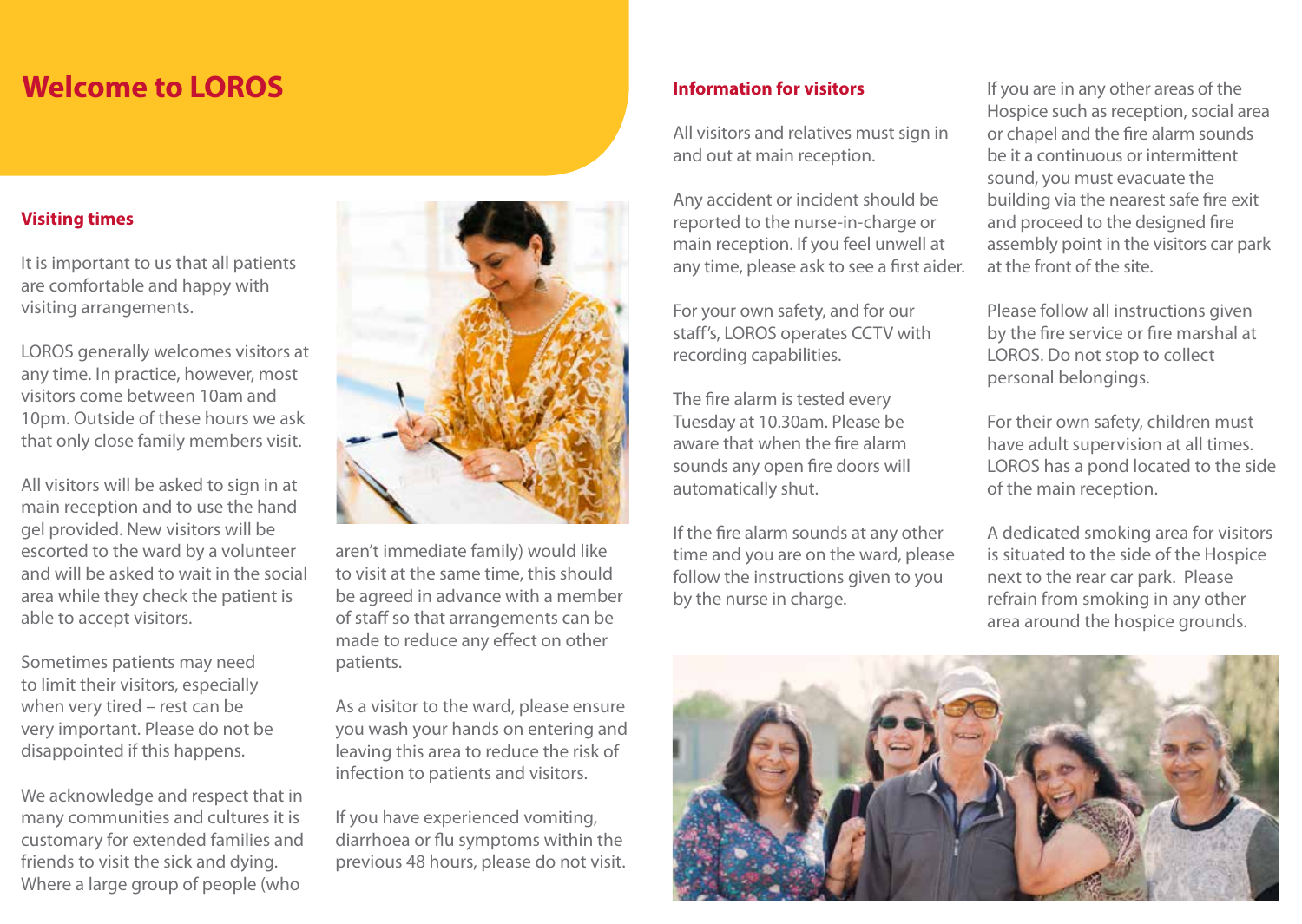

#### **Other useful information**

There is a snack bar in the social area where you can purchase food and drinks. This is usually open from 9am–7pm.

A menu for visitors staying overnight is available in the relatives' suite. Meals must be ordered before 5pm each evening and payment given to a member of the kitchen staff.

There is a shop in the reception area where you can purchase a selection of snacks, cold drinks, small gifts, cards and newspapers. This is usually open from 9am–7pm.

WIFI is available in clinical areas. outpatients and day therapy. It is also accessible in the social area, main

reception, Frizelle I and 2 meeting rooms. Password and login details can be obtained from main reception.

Toilets for visitors are situated on the main corridor leading to the ward. A baby changing facility is situated in the ladies' toilet in the main corridor, or the ritual ablutions toilet near the prayer room/chapel. There are also toilets near to the Frizelle meeting rooms.

If you require assistance while at LOROS please speak to a member of the nursing team or contact the Facilities and Operations Manager.

Mobile phones may be used within the Hospice; however, please consider other patients and visitors and make your call away from patient areas if possible.





#### **Cultural and religious provision**

LOROS acknowledges the many different diverse faith communities in Leicester, Leicestershire and Rutland. We try and make every effort to ensure that patients' and families' religious and spiritual needs are met while they are under our care. The following facilities are available at LOROS $\cdot$ 

#### **Prayer room/quiet room**

This room is for anyone to use for praying and to have some quiet reflection time. It is open 24-hours a day.

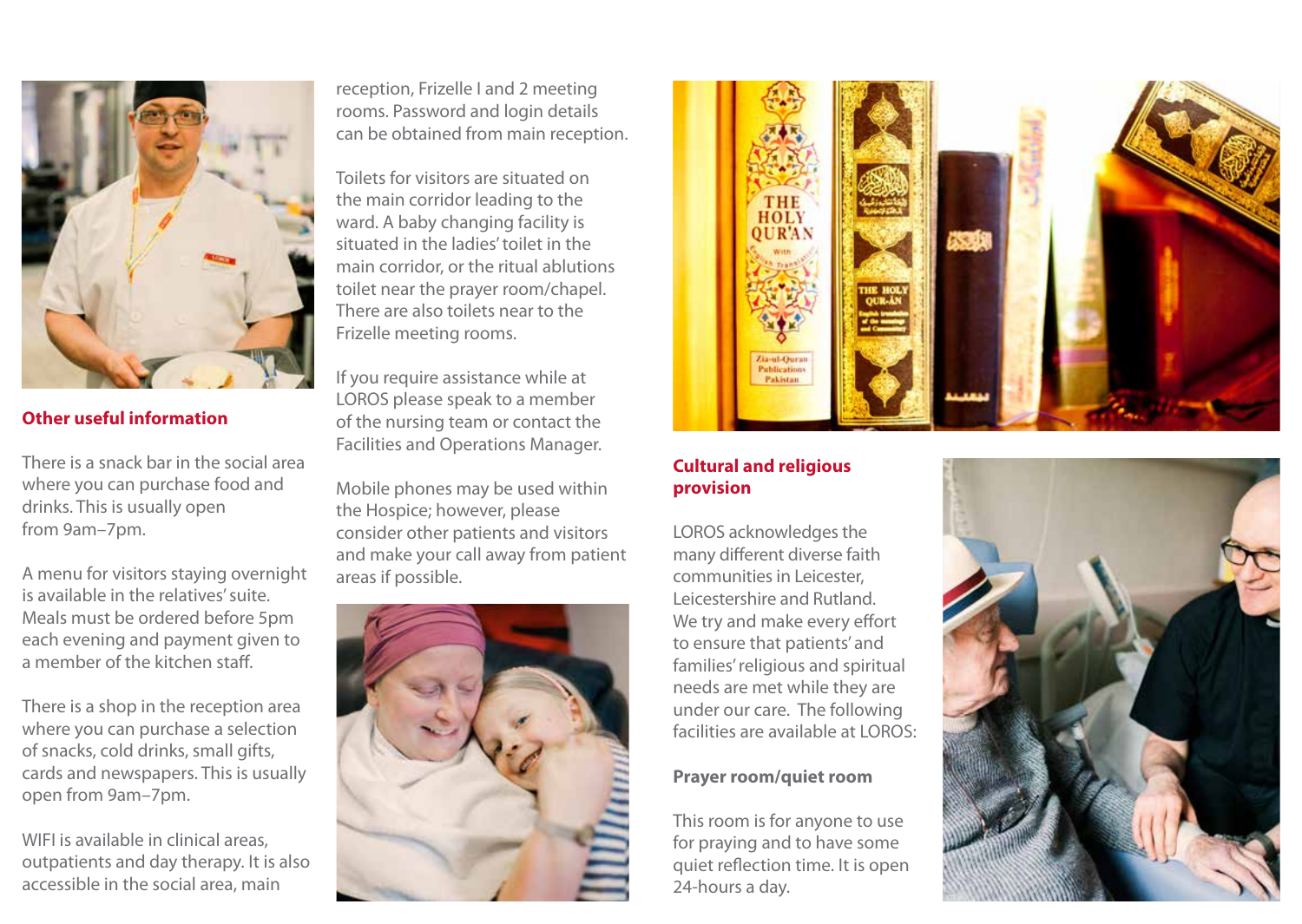#### **Ritual washing facilities**

Ritual washing facilities, before prayers, are available for those that need them, for example Wudu.

#### **Religious artefacts**

In the cabinet outside the prayer room/chapel there are religious artefacts of some of the faiths practised in our local community, as well as holy books and CDs. These are available for patients and families to use.

Please ask a member of staff if you have any questions about the above.



#### **Our care**

All of our services are free of charge to all patients and family members based upon clinical need.

#### Our charity

It costs £7.5 million each year to be able to deliver our services.

The NHS does give us some money, but we still need to raise at least £4.5 million each year from our local community.

90% of funds received go towards patient care.

#### Please help us by:

- Volunteering some of your time
- Sharing your story to help raise awareness of the work we do
- Making a cash donation
- Joining our lottery
- Buying from, or donating to, our shops
- Organising or going to fundraising events
- Leaving LOROS a gift in your will













**Information point**